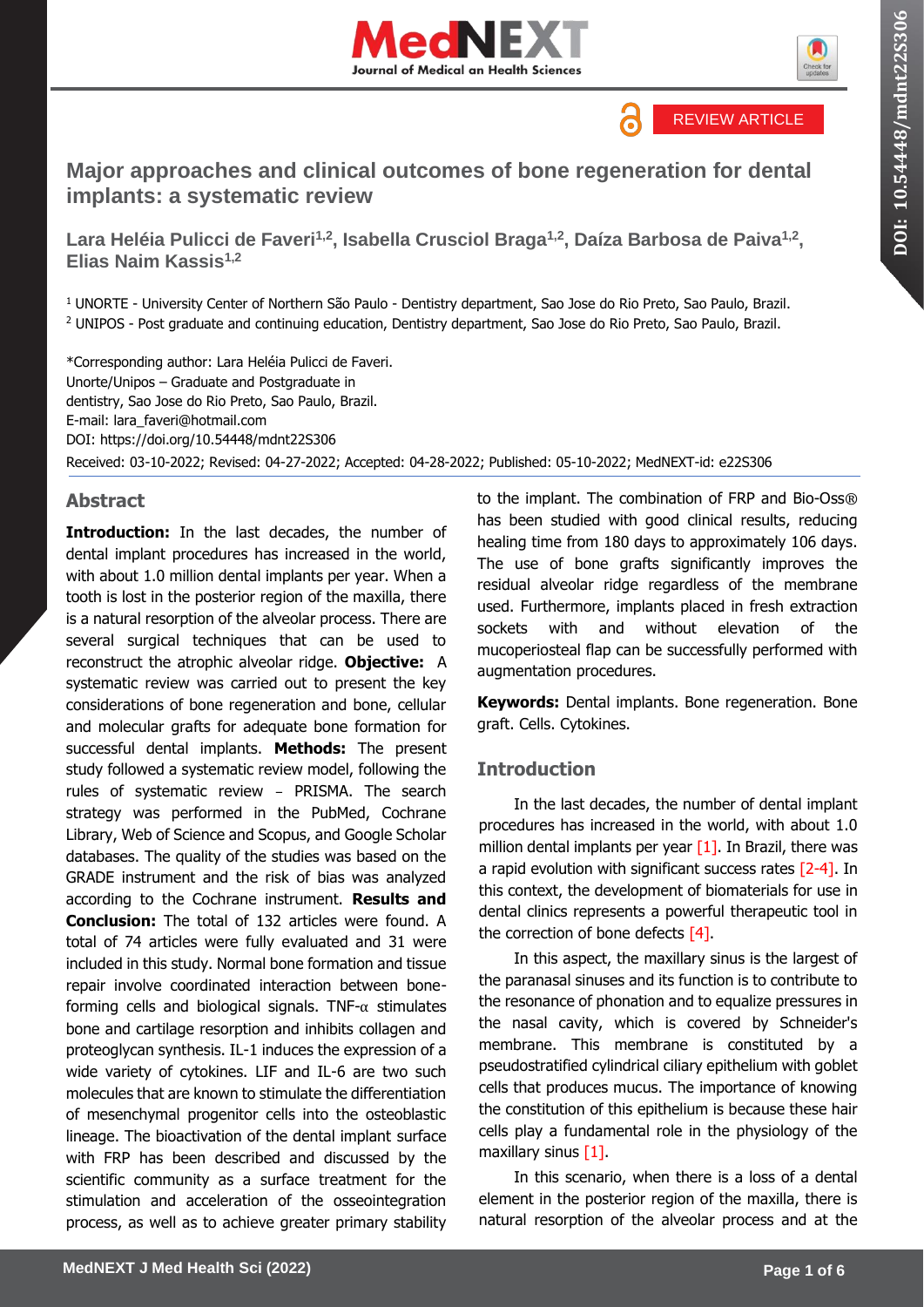

same time, there will be pneumatization of the maxillary sinus, increasing its volume towards the place where the roots existed and this many times. will sometimes make it difficult or impossible to restore implants in place. Thus, the maxillary sinus floor elevation procedure should be performed, or short implants when possible  $[1,2]$ 

Also, when graft procedures are needed, the focus is often on the type of biomaterial to be used. It is also necessary to consider the type of defect to be treated. In this way, morphology has an impact because the defects have different vascularization capacities, different capacities to recruit osteogenic cells, have different capacities for natural stabilization of grafts, therefore, the characteristics of biomaterials for clinical use must be considered, as well as the bed and therapeutic target bone defect characteristics [5].

In this context, several surgical techniques can be used to reconstruct the atrophic alveolar ridge, isolated techniques, or associated with autogenous, allogeneic, xenogeneic grafts, and alloplastic biomaterials. The autogenous bone graft is the only one capable of presenting three important biological properties (osteogenesis, osteoinduction, and osteoconduction) guaranteeing a self-regenerative potential  $[4]$ . As a disadvantage to autogenous bone graft, the need for second surgical access in the donor area stands out, resulting in longer surgical time, morbidity, and consequent greater patient resistance to the proposed treatment.

Thus, allogeneic, xenogeneic, and alloplastic bone grafts present themselves as an alternative for the treatment of bone deficiencies in the jaws, since they avoid the need for second surgical access [7]. But due to the need for processing to eliminate antigenic components, these grafts are uniquely osteoconductive with a lower bone formation potential compared to autogenous bone grafts  $[8,9]$ . To increase the bone formation potential of these grafts, combinations have been proposed to obtain better regenerative conditions through volume preservation (osteoconduction) and the induction of differentiation and cell migration (osteoinduction) [10].

In addition, platelet concentrates stand out as regenerative materials in bone regeneration and construction procedures, alongside bone grafts, such as PRP (platelet-rich plasma) and FRP (fibrin-rich plasma). FRP is a second-generation concentrate, that is, no anticoagulant is used for its acquisition. Leukocytes and platelets synthesize and release a variety of cytokines and growth factors that act in chemotaxis, angiogenesis, differentiation, and cell inhibition [9,11].

Added to this, xenografts are bone minerals

derived from animals or algae, and corals. The organic component is removed to eliminate the risk of immunogenic responses or disease transmission. Animal derivatives are the most used in guided bone regeneration, especially deproteinized sterilized bovine bone marrow, which has been extensively researched and shown to have similarities with human marrow bone, such as Bio-Oss® [12]. Deproteinized sterilized bovine bone marrow is an excellent osteoconduction, providing a favorable framework for bone formation. Its slow reabsorption contributes a lot to maintaining the volume of the graft, favoring contact with the blood clot. A study with deproteinized sterilized bovine bone marrow used alone or mixed with autogenous bone at various percentages in maxillary sinus floor elevation demonstrated bone formation similar to that of autogenous bone after 9 months [13].

Therefore, the present study performed a systematic review to present the key considerations of bone regeneration and bone, cellular and molecular grafts for adequate bone formation for successful dental implants.

## **Methods**

#### **Study Design**

The present study followed a systematic review model, following the rules of systematic review - PRISMA (Transparent reporting of systematic review and meta-analysis, access available in: http://www.prisma-statement.org/).

#### **Data Sources**

The search strategy was performed in the PubMed, Cochrane Library, Web of Science and Scopus, and Google Scholar databases. The present study was carried out from January to April 2022.

#### **Descriptors (MeSH Terms) And Search Strategy**

The main descriptors (MeSH Terms) used were "Implantes dentários. Regeneração óssea. Enxerto ósseo. Células. Citocinas". For greater specification, the description "bone regeneration para implantes dentários" for refinement was added during the searches, following the rules of the word PICOS (Patient; Intervention; Control; Outcomes; Study Design).

#### **Selection, Risk of Bias and Quality of Studies**

Two independent reviewers performed research and study selection. Data extraction was performed by reviewer 1 and fully reviewed by reviewer 2. A third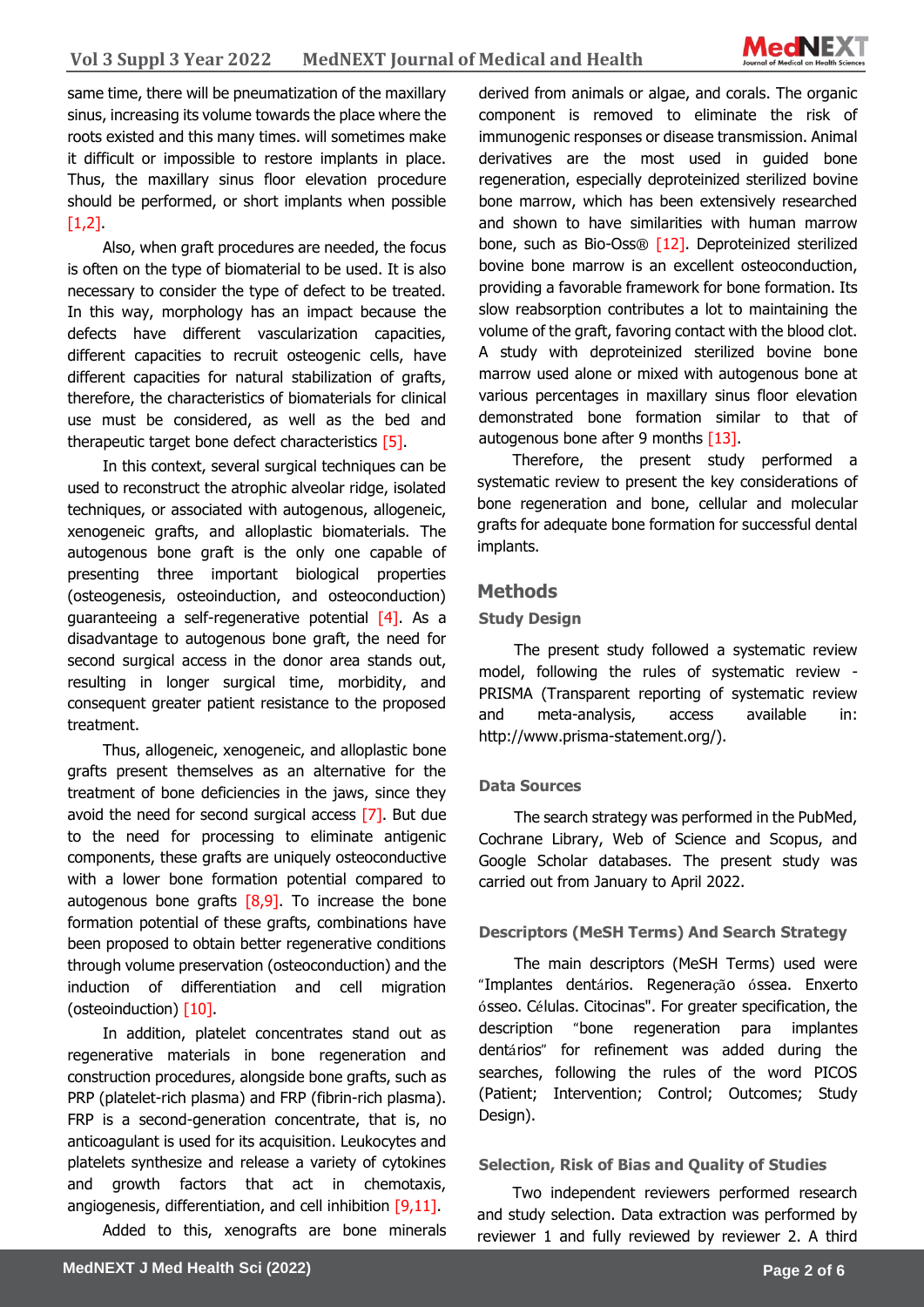

**Sciences** investigator decided some conflicting points and made the final decision to choose the articles. The quality of the studies was based on the GRADE instrument and the risk of bias was analyzed according to the Cochrane instrument.

## **Results and Discussion**

#### **Article Series and Eligibility**

The total of 132 articles were found. Initially, the duplication of articles was excluded. After this process, the abstracts were evaluated and a new exclusion was performed, removing the articles that did not include implantes dentários e bone regeneration, A total of 74 articles were fully evaluated and 31 were included in this study (**Figure 1**).

Considering the Cochrane tool for risk of bias, the overall assessment resulted in 30 studies with high risk of bias (studies with small sample size) and 3 studies with uncertain risk (studies with results without statistical significance). Also, 43 studies were excluded because they did not meet the GRADE.

**Figure 1.** Flowchart showing the article selection process.



Normal bone formation and tissue repair involve coordinated interaction between bone-forming cells and biological signals  $[5,14]$ . Osteoblasts can produce new bone along with biomaterials and can initiate the release of biological signals that guide bone formation and

remodeling. These biological signals attract boneforming cells to the receptor site. Growth factors and other proteins are some of the biological signals that may be involved in bone neoformation and tissue remodeling. In addition, through chemotaxis, boneforming cells migrate to the application area [15-17].

Furthermore, in the skeletal system, TNF-α stimulates bone and cartilage resorption and inhibits collagen and proteoglycan synthesis. IL-1 induces the expression of a wide variety of cytokines. LIF and IL-6 are two such molecules that are known to stimulate the differentiation of mesenchymal progenitor cells in the osteoblastic lineage, they are also potent anti-apoptotic agents for osteoblasts. In bone, the main sources of IL-6 are osteoblasts and not osteoclasts. Prostaglandin E2 (PGE2) is also directly related to the expression of the cytokine IL-6 [18,19].

In this context, dental implants are being increasingly used due to high success rates. However, a large number of patients do not have sufficient minimum bone conditions for the installation of implants, requiring previous bone reconstructive surgery [20]. Bone integration of the implant into the recipient bone tissue is necessary [21].

To improve osseointegration and bone anchorage, surface modifications can be chemical, such as calcium phosphate (Ca-P) or physical impregnation, being related to the microtopography of the implant [22]. Some researchers recommend avoiding tissue exposure to leukocyte-containing FRP, arguing that an inflammatory reaction may occur  $[23]$ . On the other hand, other authors have described beneficial effects due to increased immunological and antibacterial resistance, although there is no clinical evidence to support its effect [23].

In this sense, the bioactivation of the dental implant surface with FRP has been described and discussed by the scientific community as a surface treatment for the stimulation and acceleration of the osseointegration process, as well as to achieve greater primary stability to the implant [23].

The need to rehabilitate edentulous areas that have undergone significant resorption is a current need and the maxillary sinus lift maneuver is a viable way to implant anchorage for implant-supported oral rehabilitation [24]. One of the complications that occur in around 15.0% of the procedures is the rupture of the sinus membrane, which is related to graft containment [25].

Thus, the use of an autologous fibrin membrane, obtained by centrifugation of the patient's venous blood, without the addition of anticoagulants, provides a fast and efficient repair of surgical wounds. The fibrin gel constitutes the first scar matrix of the injured sites [26].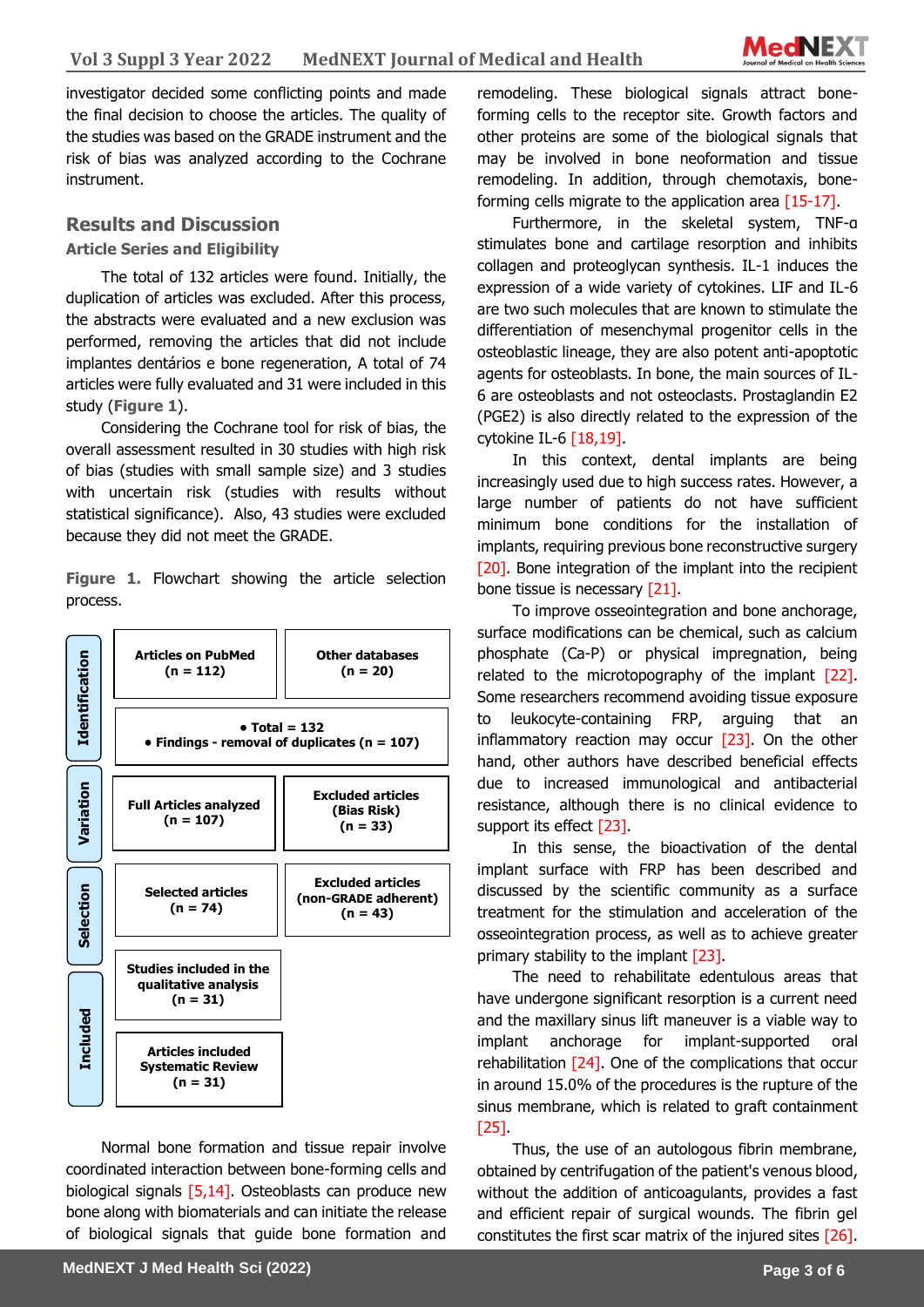**Sciences** In addition, FRP presents progressive polymerization and the incorporation of circulating cytokines increases in the fibrin mesh. Such a configuration implies a longer life for these cytokines, as they are released and used only in the remodeling of the initial scar matrix. Cytokines are thus kept available in situ for a convenient period, when the cells begin to heal the matrix, that is, when they need to be stimulated to rebuild the injured site [26].

In this scenario, some authors postulate that FRP acts to protect growth factors from proteolysis, which, in this way, can maintain their activity for a longer period and stimulate tissue regeneration. The use of autogenous bone, especially the capacity for osseoinduction, has been recommended for filling the antral cavity. However, the use of autogenous bone alone has a fast resorption time, resulting in a lower quality neoformed bone, compared to that used in association with hydroxyapatite [25-28].

Thus, bovine hydroxyapatite (Bio-Oss®) is considered a suitable bone substitute. The combination of FRP and Bio-Oss® has been studied with good clinical results, reducing healing time from 180 days to approximately 106 days. Another study, with a 6-year clinical follow-up, used FRP as the only filling material during maxillary sinus elevation and implant placement, promoting bone regeneration [29].

In this regard, a randomized clinical trial evaluated the results of guided bone regeneration (GBR) with and without a bioabsorbable membrane in the placement of dental implants. 20 patients were divided into two groups ( $n = 10$ ). The first was Group I- GBR with bioabsorbable collagen membrane (BioGide™) and the second was Group II- GBR without membrane. For Group I, baseline bone levels were not significant. Likewise, non-significant values were observed in both groups at 3 months with bone level values of  $0.25 \pm$ 0.17 and  $0.38 \pm 0.24$  for Group I and Group II, respectively. Changes in bone levels were  $2.45 \pm 0.349$ and 2.58  $\pm$  0.304 in Groups I and II, respectively. The percentage of intergroup bone gain at the end of 3 months was  $89.15\% \pm 0.678$  for Group I and  $88.68\%$ ±0.503%. Therefore, the use of bone grafts significantly improves the residual alveolar ridge regardless of the membrane used [30].

Finally, another randomized clinical trial evaluated and clinically compared the clinical success and relative bone healing of implants that are placed using a flapless procedure and compare it with those placed by the conventional flap technique. Ten patients were randomly divided into two groups. Group A included patients with implants placed immediately after extraction with flap elevation. Group B included patients with implants placed immediately after extraction

without any flap elevation. There was an improvement in the plate score from baseline to 1 month and from baseline to abutment placement (6 months), which was statistically significant, but the plate score from 3 months to abutment placement (6 months) was statistically non-significant in both groups. There was an increase in the modified gingival score from baseline to 3 months, from baseline to abutment placement (6 months) and 3 months to abutment placement (6 months), which was statistically significant in both the groups. Therefore, implants placed in fresh extraction sockets with and without elevation of the mucoperiosteal flap can be successfully performed with augmentation procedures. Short-term survival rates and clinical outcomes for both groups were similar [31].

## **Conclusion**

Based on the objective and results of the present study, it was concluded that the bioactivation of the dental implant surface with FRP has been described and discussed by the scientific community as a surface treatment for the stimulation and acceleration of the osseointegration process, as well as to achieve greater primary stability to the implant. The combination of FRP and Bio-Oss® has been studied with good clinical results. The use of bone grafts significantly improves the residual alveolar ridge regardless of the membrane used. Furthermore, implants placed in fresh extraction sockets with and without elevation of the mucoperiosteal flap can be successfully performed with augmentation procedures.

## **Acknowledgement**

Not applicable.

**Funding** Not applicable.

**Ethics approval**  Not applicable.

**Informed consent** Not applicable.

**Data sharing statement** No additional data are available.

**Conflict of interest** The authors declare no conflict of interest.

**Similarity check** 

It was applied by Ithenticate@.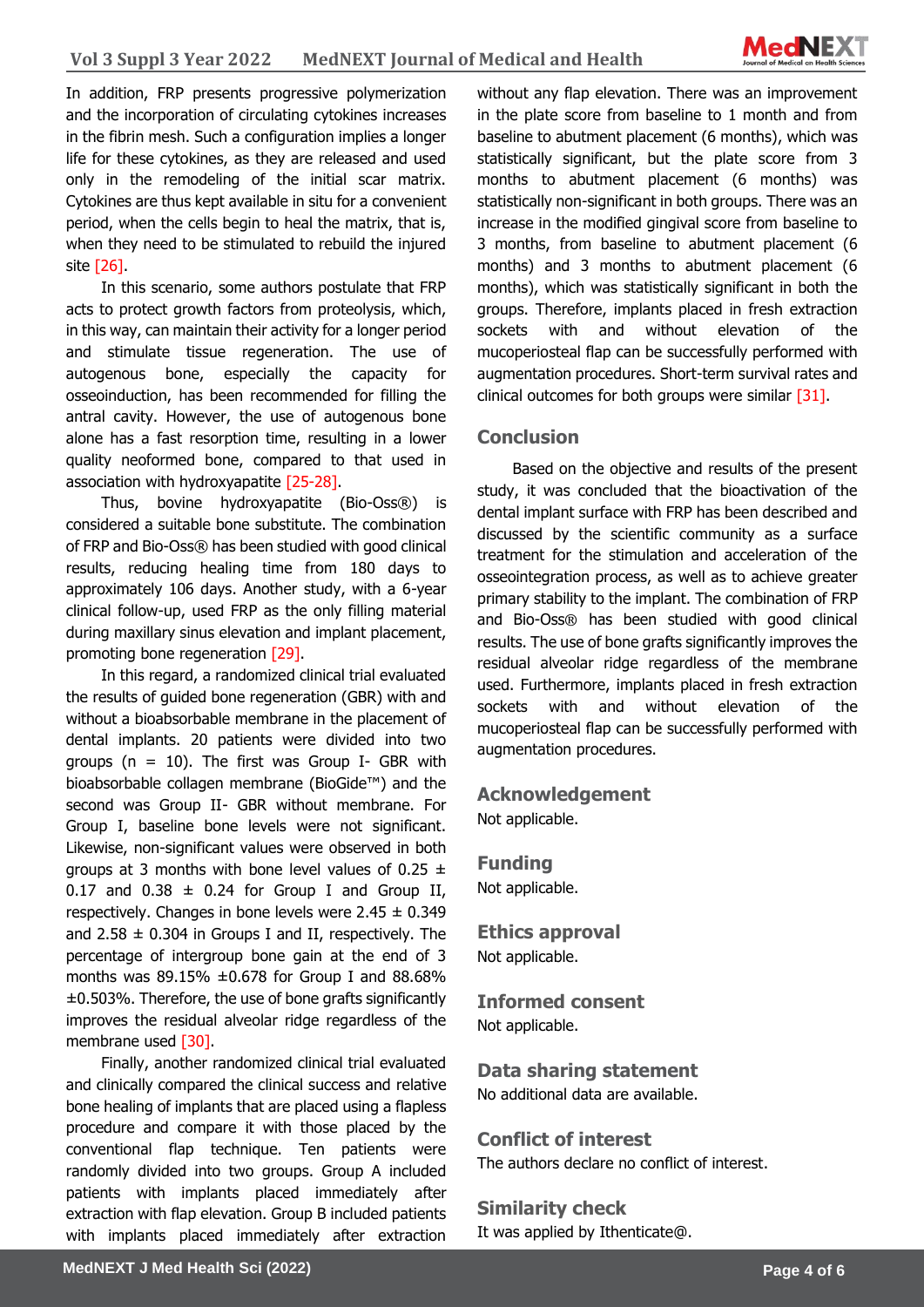

## **About the License**

© The authors (s) 2022. The text of this article is open access and licensed under a Creative Commons Attribution 4.0 International License.

## **References**

- **1.** Zhao R, Yang R, Cooper PR, Khurshid Z, Shavandi A, Ratnayake J. Bone Grafts and Substitutes in Dentistry: A Review of Current Trends and Developments. Molecules. 2021 May 18;26(10):3007. doi: 10.3390/molecules26103007. PMID: 34070157; PMCID: PMC8158510.
- **2.** Zhuang G, Mao J, Yang G, Wang H. Influence of different incision designs on bone increment of guided bone regeneration (Bio-Gide collagen membrane +Bio-OSS bone powder) during the same period of maxillary anterior tooth implantation. Bioengineered. 2021 Dec;12(1):2155-2163. doi: 10.1080/21655979.2021.1932209. PMID: 34057023.
- **3.** Abdel-Kader MA, Abdelazeem AF, Ahmed NEB, Khalil YM, Mostafa MI. Oral rehabilitation of a case with regional odontodysplasia using a regenerative approach-A case report and a review of literature. Spec Care Dentist. 2019, May; 39(3): 330-339. doi: 10.1111/scd.12378. Epub 2019 Apr 16.
- **4.** Arab H, Shiezadeh F, Moeintaghavi A, Anbiaei N, Mohamadi S. Comparison of Two Regenerative Surgical Treatments for Peri-Implantitis Defect using Natix Alone or in Combination with Bio-Oss and Collagen Membrane. J Long Term Eff Med Implants. 2016;26(3):199-204. doi: 10.1615/JLongTermEffMedImplants.201601639 6.
- **5.** Chiapasco M., Casentini P., Zaniboni M. Bone augmentation procedures in implant dentistry. Int J Oral Maxillofac Implants. 2009;24 Suppl: 237-59.
- **6.** Almansoori AA, Kwon OJ, Nam JH, Seo YK, Song HR, Lee JH. Mesenchymal stem cells and platelet-rich plasma-impregnated polycaprolactone-β tricalcium phosphate bioscaffold enhanced bone regeneration around dental implants. Int J Implant Dent. 2021 May 5;7(1):35. doi: 10.1186/s40729-021-00317-y. PMID: 33948811; PMCID: PMC8096877.
- **7.** Choukroun J, Diss A., Simonpieri A, Girard M.O. Schhoffler C., Dohan S.L., et al.Platelet-richfibrin (FRP): a second generation platelet concentrate. Part IV: clinical effects on tissue

healing. Oral Surg. Oral Med. Oral Pathol. Oral Radiol. Endod 2006: 101 (3): e 56 – 60.

- **8.** Diana C, Mohanty S, Chaudhary Z, Kumari S, Dabas J, Bodh R. Does platelet-rich fibrin have a role in osseointegration of immediate implants? A randomized, single-blind, controlled clinical trial. Int J Oral Maxillofac Surg. 2018 Sep;47(9):1178-1188. doi: 10.1016/j.ijom.2018.01.001. Epub 2018 May 7.
- **9.** Dohan DM, Choukroun J, Diss A, Dohan SL, Dohan AJJ, Mouhyi J, et al. Platelet-rich-fibrin (FRP); A second generation concentrate. Part I: Tecnological concepts and evolution. Oral Sugery, Oral Medicine, Oral Pathology, Oral Radiology and Endodontology. 2006; 101 (3): e 37- e 44.
- **10.** Nícoli LG, Pigossi SC, Araújo RFdSB, Marcantonio C, Marcantonio E, Marcantonio JRE. Multidisciplinary approach to oral rehabilitation with dental implants after gunshot injury. A clinical report. The Journal of Prothestic Dentistry. 2018; 119 (3): 329 – 33.
- **11.** Jeong SM, Lee CU, Son JS, Oh JH, Fang Y, Choi BH. Simultaneous sinus lift and implantation using platelet-rich-fibrin as sole grafting material. J. Craniomaxillofac Surgery. 2014; 42 (6):  $990 - 4$ .
- **12.** Xuan F, Lee CU, Son JS, Jeong SM, Choi BH. A comparative study of the regenerative effect of sinus bone grafting with platelet-rich fibrinmixed Bio-Oss® and commercial fibrin-mixed Bio-Oss®: an experimental study. J Craniomaxillofac Surg. 2014 Jun;42(4):e47-50 [ doi: 10.1016/j.jcms.2013.05.029. Epub 2013 Aug 2].
- **13.** Tajima N, Ohba S, Sawase T, Asahima I. Evaluation of sinus floor augmentation with simultaneous implant placement using plateletrich-fibrin as sole grafting material. Int J Oral Maxillofac Implants 2013;28(1):77- 83.
- **14.** Moreira AC, Silva JR, Samico RP, Nishioka GNM, Nishioka RS. Application of Bio-Oss in tissue regenerative treatment prior to implant installation: literature review. Braz Dent Sci. 2019, 22(2).
- **15.** Li P, Zhu H, Huang D. Autogenous DDM versus Bio-Oss granules in GBR for immediate implantation in periodontal postextraction sites: A prospective clinical study. Clin Implant Dent Relat Res. 2018 Dec;20(6):923-928. doi: 10.1111/cid.12667. Epub 2018 Sep 19.
- **16.** Costa JBZ, Silva F, Dultra CA, Souza LF, Santos MCNE. Uso de membranas biológicas para regeneração óssea guiada em implantodontia –